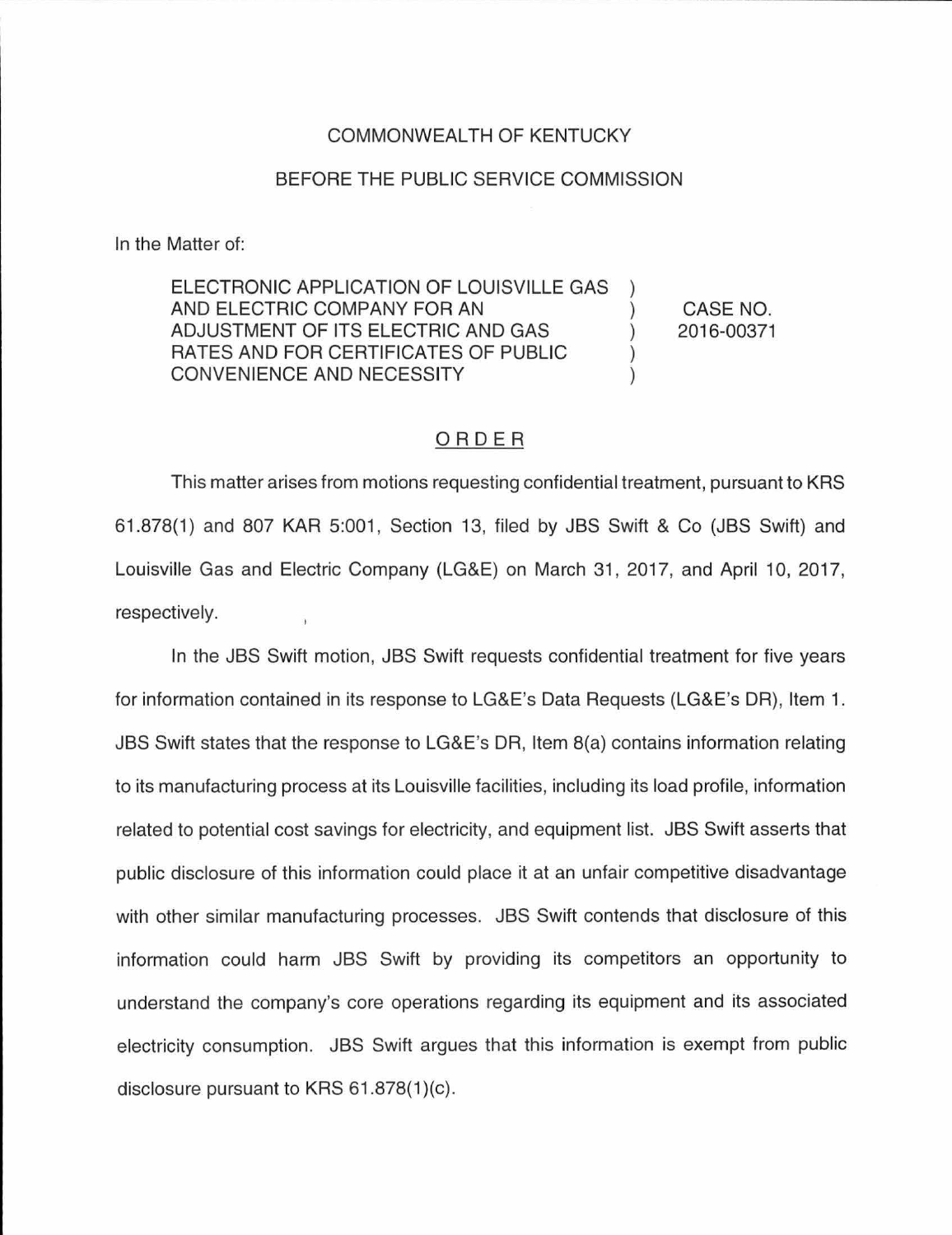LG&E's motion mirrors the confidentiality request sought by JBS Swift. In particular, LG&E requests confidential treatment for five years for information contained in the Rebuttal Testimony of W. Steven Seelye (Seelye Rebuttal Testimony). LG&E notes that the Seelye Rebuttal Testimony references and discusses the document for which JBS Swift seeks confidential treatment.

Having carefully considered the motions and the materials at issue, the Commission finds that the designated materials in the confidentiality motions of JBS Swift and LG&E meet the criteria for confidential treatment and are exempted from public disclosure pursuant to KRS  $61.878(1)(c)(1)$  and  $807$  KAR  $5:001$ , Section 13.

IT IS THEREFORE ORDERED that:

1. JBS Swift's March 31, 2017 motion and LG&E's April 10, 2017 motion for confidential treatment are granted.

2. The designated materials for which JBS Swift and LG&E seek confidential treatment shall not be placed in the public record or made available for public inspection for five years or until further Orders of this Commission.

3. Use of the materials in question in any Commission proceeding shall be in compliance with 807 KAR 5:001, Section 13(9).

4. JBS Swift or LG&E shall inform the Commission if the materials in question become publicly available or no longer qualify for confidential treatment.

5. If a non-party to this proceeding requests to inspect materials granted confidential treatment by this Order and the period during which the materials have been granted confidential treatment has not run, then JBS Swift or LG&E shall have 30 days from receipt of written notice of the request to demonstrate that the materials still fall within

-2- Case No. 2016-00371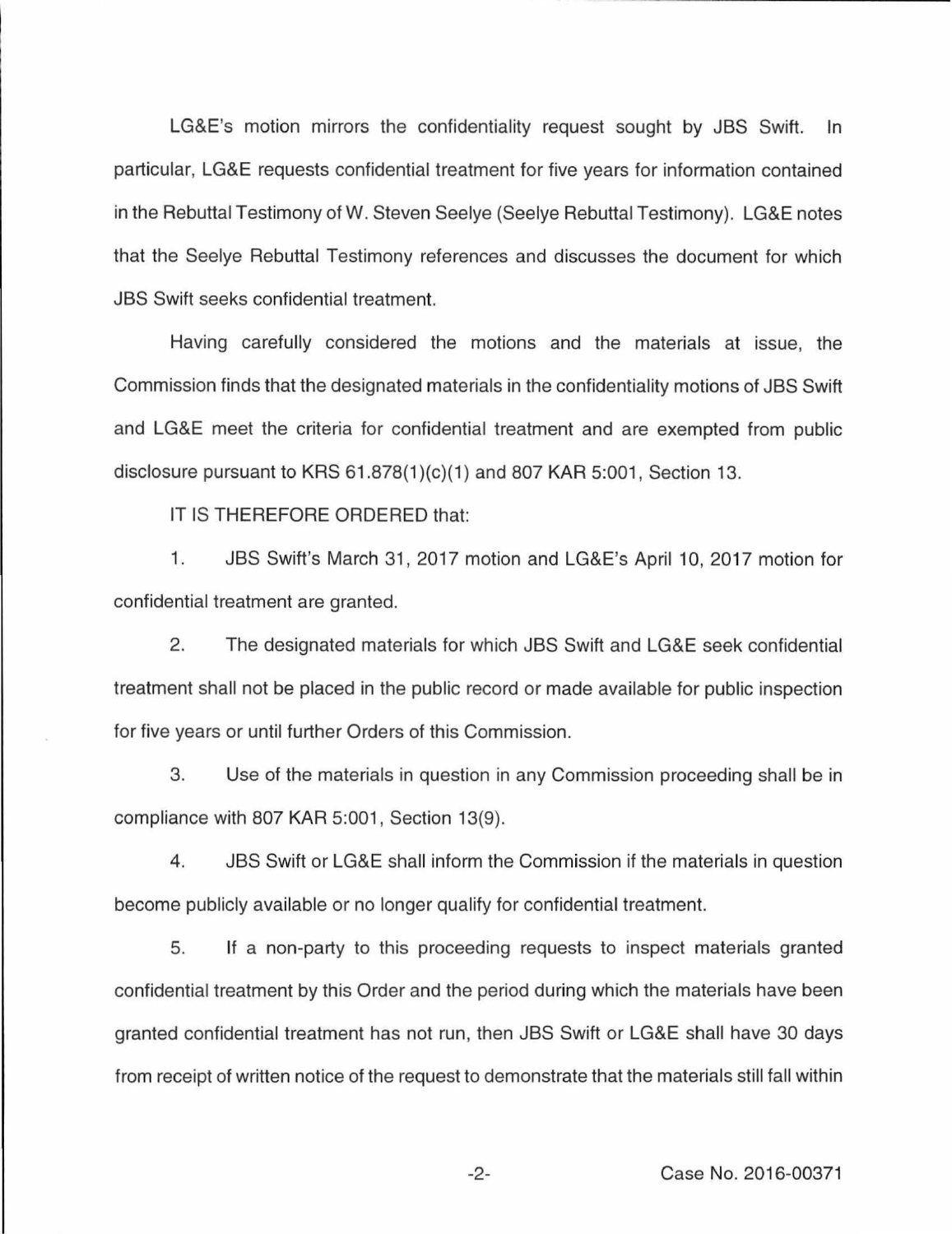the exclusions from disclosure requirements established in KRS 61.878. If JBS Swift or LG&E is unable to make such demonstration, the requested materials shall be made available for inspection. Otherwise, the Commission shall deny the request for inspection.

6. The Commission shall not make the requested materials available for inspection for 30 days following an Order finding that the materials no longer qualify for confidential treatment in order to allow JBS Swift or LG&E to seek a remedy afforded by law.

## [REMAINDER OF PAGE INTENTIONALLY LEFT BLANK]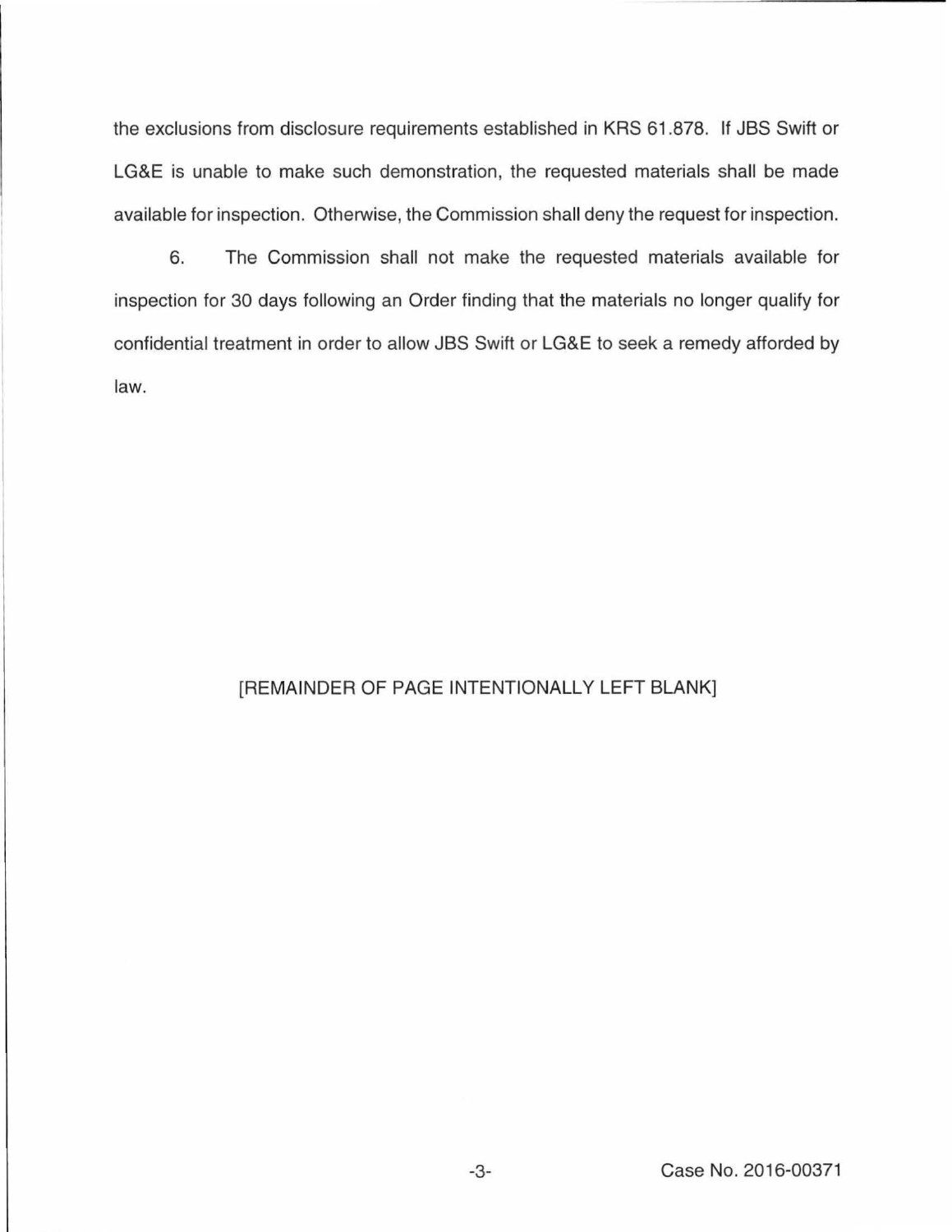By the Commission



ATTEST:

and in the

R. Punson

Executive Director

Case No. 2016-00371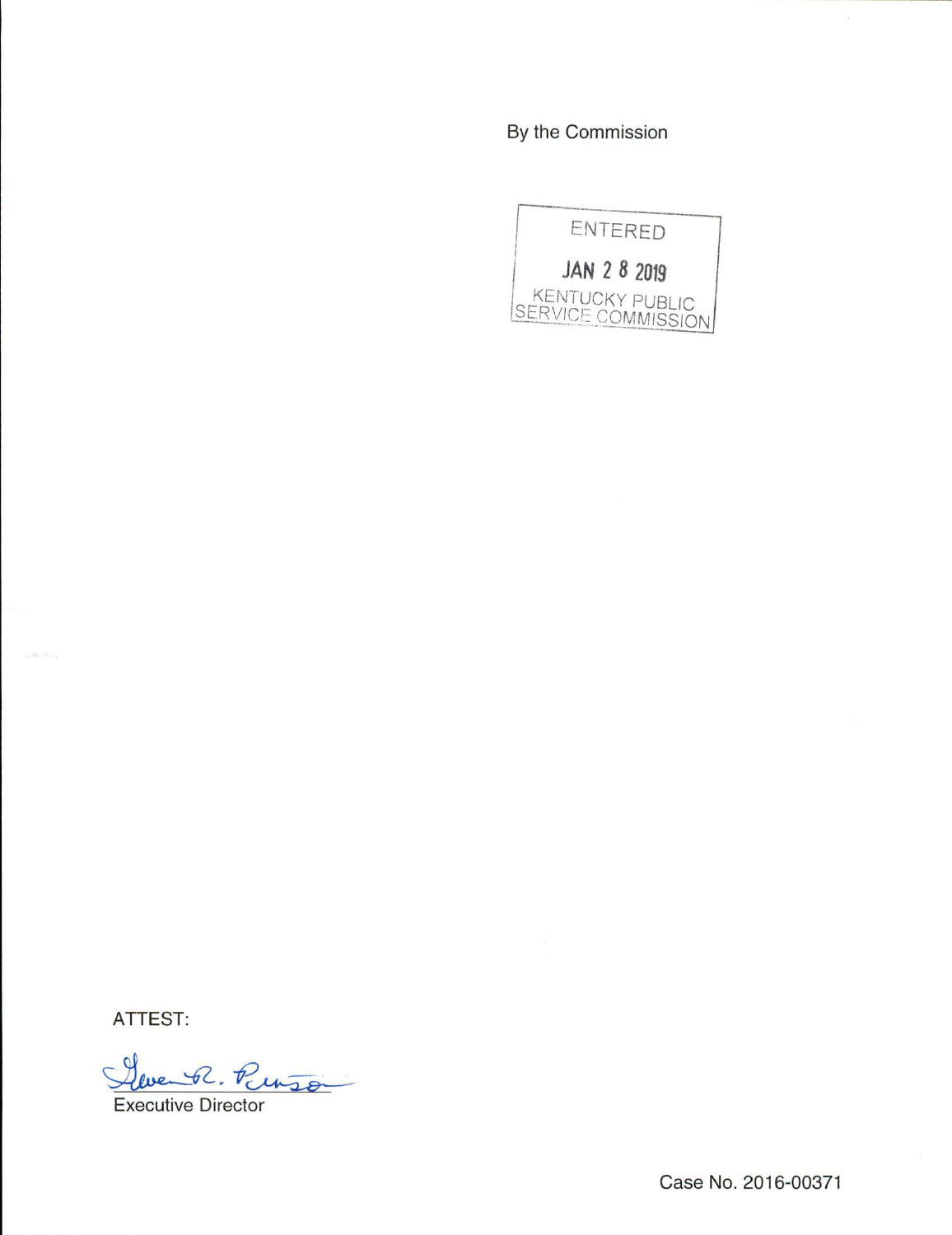\*Honorable Allyson K Sturgeon Senior Corporate Attorney LG&E and KU Energy LLC 220 West Main Street Louisville, KENTUCKY 40202

\*Bethany Baxter Joe F. Childers & Associates 300 Lexington Building 201 West Short Street Lexington, KENTUCKY 40507

\*William H May, III Hurt, Deckard & May The Equus Building 127 West Main Street Lexington, KENTUCKY 40507

\*Barry Alan Naum Spilman Thomas & Battle, PLLC 1100 Brent Creek Blvd., Suite 101 Mechanicsburg, PENNSYLVANIA 17050

\*Casey Roberts Sierra Club 1536 Wynkoop St., Suite 312 Denver, COLORADO 80202

\*Carrie M Harris Spilman Thomas & Battle, PLLC 1100 Brent Creek Blvd., Suite 101 Mechanicsburg, PENNSYLVANIA 17050

\*Joe F Childers Joe F. Childers & Associates 300 Lexington Building 201 West Short Street Lexington, KENTUCKY 40507

\*Cheryl Winn Waters Law Group, PLLC 12802 Townepark Way, Suite 200 Louisville, KENTUCKY 40243

\*Dennis G Howard, II Howard Law PLLC 740 Emmett Creek Lane Lexington, KENTUCKY 40515

\*Don C A Parker Spilman Thomas & Battle, PLLC 1100 Brent Creek Blvd., Suite 101 Mechanicsburg, PENNSYLVANIA 17050

\*Emily W Medlyn General Attorney U.S. Army Legal Services Agency Regul 9275 Gunston Road Fort Belvoir, VIRGINIA 22060

\*Eileen Ordover Legal Aid Society 416 West Muhammad Ali Boulevard Suite 300 Louisville, KENTUCKY 40202

\*Thomas J FitzGerald Counsel & Director Kentucky Resources Council, Inc. Post Office Box 1070 Frankfort, KENTUCKY 40602

\*Gregory T Dutton Goldberg Simpson LLC 9301 Dayflower Street Louisville, KENTUCKY 40059 \*Gardner F Gillespie Sheppard Mullin Richter & Hampton LLP 2099 Pennsylvania Avenue NW, Suite 1 Washington, DISTRICT OF COLUMBIA 20006

\*G. Houston Parrish Labor Law Attorney Office of the Staff Judge Advocate, B 50 3rd Avenue Fort Knox, KENTUCKY 40121

\*Jody Kyler Cohn Boehm, Kurtz & Lowry 36 East Seventh Street Suite 1510 Cincinnati, OHIO 45202

\*Janice Theriot Zielke Law Firm PLLC 1250 Meidinger Tower 462 South Fourth Avenue Louisville, KENTUCKY 40202

\*Honorable Kurt J Boehm Attorney at Law Boehm, Kurtz & Lowry 36 East Seventh Street Suite 1510 Cincinnati, OHIO 45202

\*Honorable Kendrick R Riggs Attorney at Law Stoll Keenon Ogden, PLLC 2000 PNC Plaza 500 W Jefferson Street Louisville, KENTUCKY 40202-2828

\*Kent Chandler Assistant Attorney General Office of the Attorney General Office of Rate 700 Capitol Avenue Suite 20 Frankfort, KENTUCKY 40601-8204